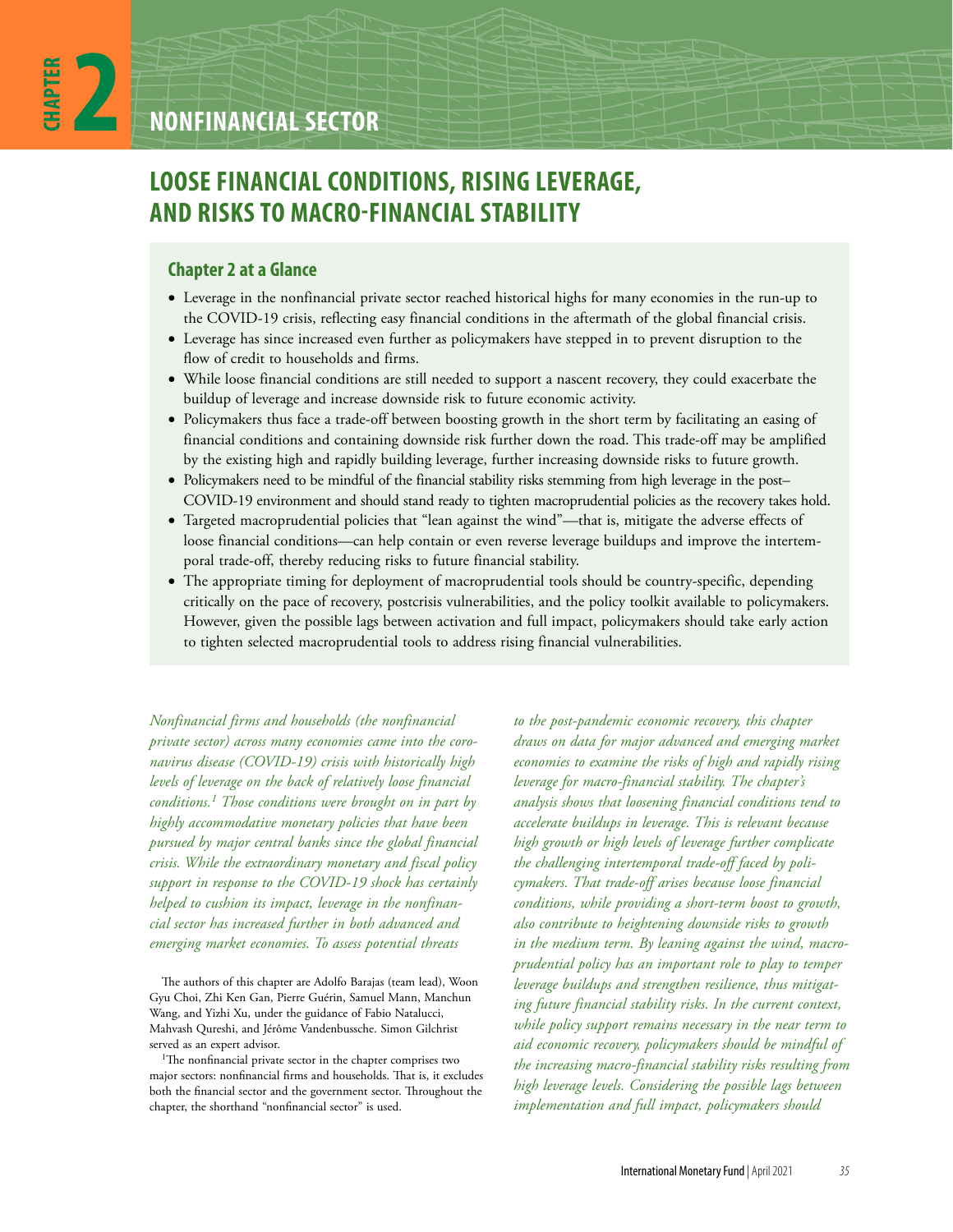*take early action to tighten selected macroprudential tools to address rising nonfinancial sector vulnerabilities. As the nonbank financial sector takes on an expanding role in providing financing to the nonfinancial sector, urgent efforts should be made to develop the toolkit for this sector. Finally, given the challenges to designing and operationalizing macroprudential tools within existing frameworks, policymakers should consider whether buffers need to be built elsewhere to protect the financial system.*

# **Introduction**

The nonfinancial sector came into the COVID-19 pandemic crisis with historically high levels of leverage, defined as the reliance on debt in relation to income. On the back of highly accommodative monetary policies pursued by major central banks that have eased financial conditions since the global financial crisis, nonfinancial sector debt worldwide increased from 138 percent to 152 percent of GDP over the decade leading up to the end of 2019 (Figure 2.1, panels 1 and 2).2 Nonfinancial corporate sector debt increased in both advanced and emerging market economies, reaching a historical high of 91 percent of GDP at the end of 2019 (Figure 2.1, panel 1).3,4 Household debt, by contrast, rose sharply

2The global nonfinancial sector debt-to-GDP ratio is computed here as the sum of nonfinancial sector debt for 52 economies reporting to the Institute of International Finance divided by the sum of GDP for those economies, with both the numerator and denominator expressed in US dollars. The corresponding ratios for nonfinancial firms and households, as well as for advanced economies and emerging markets, are calculated in a similar fashion. While country-specific structural factors (such as continued financial liberalization and financial development, as well as demographic shifts) may have contributed to the rise in nonfinancial sector debt in some cases, studies note the predominant role of loose global financial conditions in driving nonfinancial sector leverage since the global financial crisis (for example, see Chapter 3 of the October 2015 GFSR; OECD 2017; Alter and Elekdag 2020).

3Nonfinancial corporate debt includes that of state-owned enterprises, defined as firms in which the state owns positive equity. For some emerging markets in the sample, the share of state-owned enterprises in nonfinancial corporate debt is quite substantial (exceeding 60 percent). The nonfinancial corporate data shown in Figure 2.1 are for nonconsolidated debt, as presented by the Institute of International Finance. Data on consolidated debt are less widely available. In countries for which both consolidated and unconsolidated data are available, the consolidated figures are often noticeably lower, but have followed trends similar to the unconsolidated figures over time.

4In many systemically important economies, the rise in nonfinancial corporate debt over the past decade was accompanied by weaker credit quality of borrowers, looser underwriting standards, and increased interconnectedness (April 2020 GFSR, Chapter 2).

among emerging market economies but fell in advanced economies as a group, reaching 60 percent worldwide at the end of 2019 (Figure 2.1, panel 2).

The COVID-19 shock has further increased nonfinancial sector leverage across economies, albeit for different reasons. The crisis has squeezed cash flows for the corporate sector and, through its impact on employment, increased the financing needs of households. The unprecedented and warranted monetary and fiscal policy support launched during the containment phase of the pandemic has eased market dysfunction, loosening financial conditions after a sharp tightening in the first quarter of 2020, and maintained the flow of credit to households and firms (October 2020 *Global Financial Stability Report* [GFSR], Chapter 3; October 2020 *Fiscal Monitor*). Policy support has also enhanced their ability to repay, thus allowing them to avoid having liquidity pressures morph into solvency issues. However, this has come at the expense of increased debt levels for most economies (Figure 2.1, panels 1 and 2). Global nonfinancial corporate and household debt increased by 11½ percentage points and 5 percentage points of GDP, respectively, between the end of 2019 and the third quarter of 2020.<sup>5</sup> While sharp declines in output, particularly in emerging markets, have undoubtedly contributed to the recent increase in debt-to-GDP ratios, there has also been a visible rise in debt levels during the COVID-19 crisis (Figure 2.1, panels 3 and 4).6

Historically, a rapid accumulation or high level of nonfinancial sector leverage has often preceded financial and economic downturns (see the literature review in Online Annex Box 2.1).<sup>7</sup> To the extent that buildups in leverage are facilitated by easy financial conditions, policymakers grappling with the adverse economic effects of the current crisis may soon face a trade-off associated with their choices. While an accommodative policy stance is appro-

5As noted in Chapter 1, the increase in nonfinancial corporate leverage during the pandemic shock has been across the board, though firms in the sectors most affected by the pandemic crisis—such as energy, consumer services, and commercial real estate—have experienced the greatest increase. Across regions, the highest levels of leverage have been registered in the Asia-Pacific and European regions, and the largest increases in leverage during the COVID-19 crisis have been in the Middle East and Central Asia (see Online Annex Figure 2.1.1).

6By comparison, during the decade leading up to the COVID-19 pandemic, the contribution of GDP to the debt-to-GDP ratio was negative.

7All online annexes are available at www.imf.org/ en/Publications/GFSR.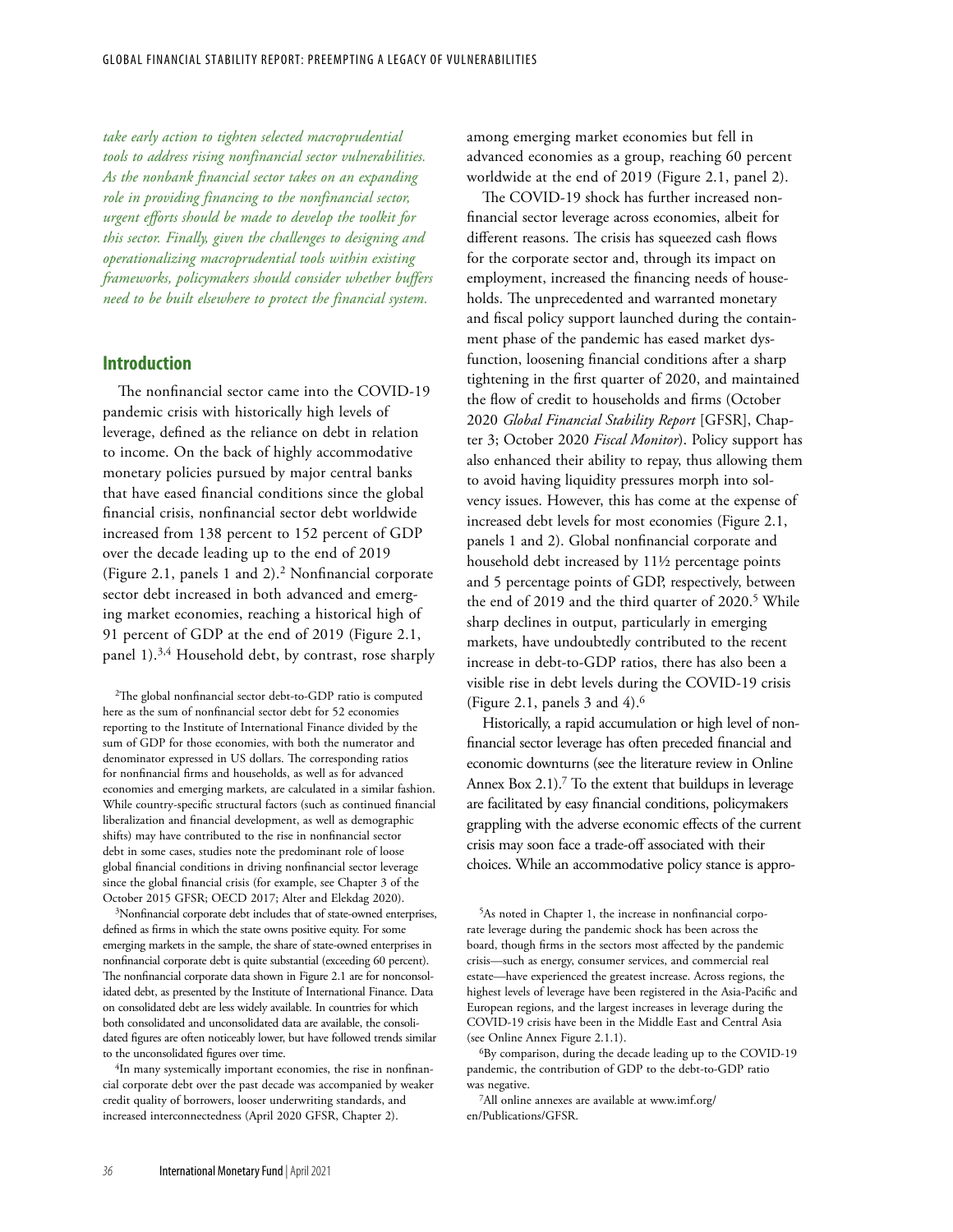

## Figure 2.1. Nonfinancial Sector Leverage, by Country Group, 2001:Q1–20:Q3

 $\Omega$  $2 4 6 8 -2$  $-1$ 3 Global AE EM Global AE EM

Sources: Institute of International Finance; and IMF staff calculations. Note: The figure includes 27 advanced economies (AE) and 25 emerging markets (EM). Leverage is measured as the ratio of debt to GDP. Global, AE, and EM leverage is measured as the ratio of aggregate debt to aggregate GDP across different country groups. Nonfinancial corporate debt figures are nonconsolidated.

priate at this juncture to ease financial conditions and stimulate aggregate demand in economies facing recessions and large negative output gaps, continued extraordinary policy support once the recovery takes hold risks adding to the already elevated leverage vulnerabilities. Furthermore, such extraordinary support could induce excessive risk taking arising from moral hazard under an expectation of continued central bank interventions.<sup>8</sup>

 $10 -$ 

8As noted by Borio and Zhu (2012), leverage and risk in the financial sector tend to increase with lower policy rates. Adrian and Liang (2018) discuss in detail how accommodative monetary policy can loosen current financial conditions, but at the cost of increasing future financial vulnerabilities. Hanson and others (2020) point out a potential moral hazard, in that the private sector may misperceive government support actions, believing that they will be repeated in the future under different situations.

Thus, an intertemporal trade-off arises, in the sense that the support to near-term economic activity may lead to increasing downside risks in the medium term. This trade-off may be amplified by high or increasing leverage, for example, if new credit is allocated to riskier borrowers.9

 $\overline{0}$ 

5 4

A simple look at the data supports the two relationships that are central to the intertemporal trade-off. First, loose financial conditions are associated with substantial buildups in leverage—for example, over the subsequent

 $9B$ randao-Marques and others (2019), for instance, show that the riskiness of credit allocation increases downside risks to GDP growth.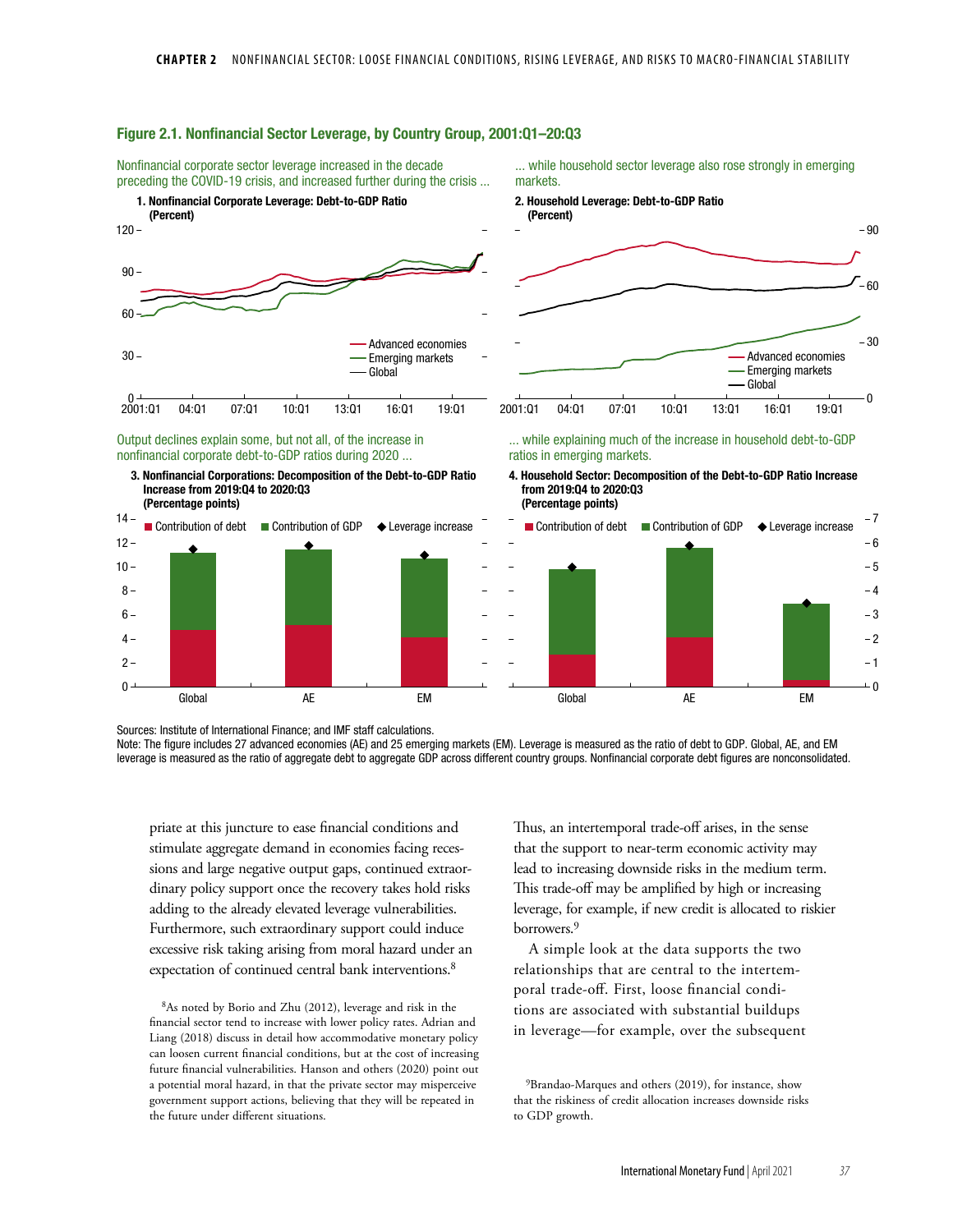### Figure 2.2. Leverage, Financial Conditions, and Output Growth

Loose financial conditions tend to be associated with greater increases in corporate leverage over the following 12 quarters ...





#### Periods of strong growth in corporate leverage are often followed by lower growth in output over the subsequent 12 quarters ...

3. Nonfinancial Corporations: Within-Country Correlation between a



#### ... and with increases in household leverage.

#### 2. Households: Within-Country Correlation between the Financial Conditions Index and a Future Change in Leverage



#### ... and growth in output also slows after periods of strong growth in household leverage.

4. Households: Within-Country Correlation between a Change in Leverage and Future Output Growth



Sources: Institute of International Finance; and IMF staff calculations.

Note: The sample includes 19 advanced economies (AE) and 10 emerging markets (EM). Panels 1 and 2 show the correlation of the negative of the Financial Conditions Index (FCI) (that is, higher values indicate looser financial conditions) and changes in the debt-to-GDP ratio over the subsequent 12 quarters. Panels 3 and 4 show the correlation of a change in the nonfinancial corporate sector and household debt-to-GDP ratio, respectively, over 8 quarters and a change in output growth over the subsequent 12 quarters. The picture remains similar if correlation is computed over other horizons (such as using a change in debt-to-GDP ratio over 12 quarters).

12 months—in both advanced and emerging market economies (Figure 2.2, panels 1 and 2).10 Second, there is a visible negative relationship between an increase in leverage and future economic activity. Stronger buildups in leverage tend to be followed by

10Financial conditions are measured by the Financial Conditions Index (FCI) used in Chapter 1 of this issue of the GFSR. The country-specific FCIs are based on a principal component analysis of 11 variables—including real short-term interest rates, equity prices, sovereign and corporate debt spreads, the exchange rate, and real house prices—to capture the price of risk (see Online Annex 1.1 of the October 2018 GFSR). An increase (decline) in the index denotes tighter (looser) financial conditions; that is, an increase (decline) in the price of risk. For Figure 2.2, the negative of the FCI (that is, higher values indicate looser financial conditions) is used.

more subdued economic activity over the subsequent 12 quarters in both advanced and emerging market economies (Figure 2.2, panels 3 and 4). These observations suggest that the intertemporal trade-off posed by easy financial conditions may be highly relevant as the recovery gains momentum, with sharply increasing levels of leverage.

Against this backdrop, this chapter draws on data from the past three decades for a sample of 29 economies (19 advanced economies and 10 emerging markets) to investigate through more formal econometric analysis the implications of the current elevated levels of leverage, as well as the rapid leverage buildup, for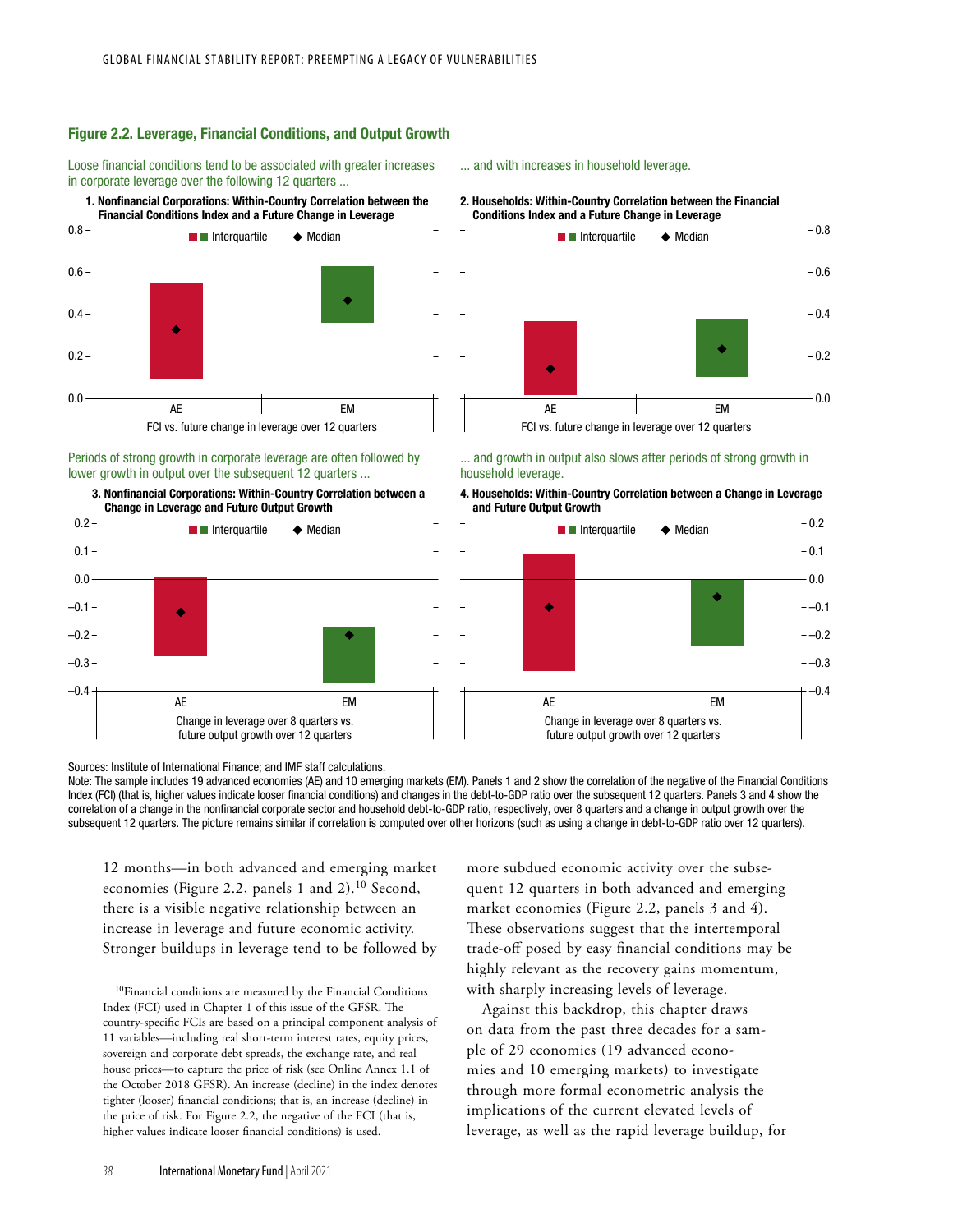a post-COVID-19 recovery.<sup>11</sup> Fully acknowledging that for most countries continued policy support to the flow of credit and to economic activity will be needed in the foreseeable future, the chapter adopts a forward-looking view to flag the potential risks to macro-financial stability that may arise due to elevated leverage once the recovery is self-sustaining and broad policy support is no longer essential. A timely recognition of such risks may assist policymakers in planning a post-COVID exit from these policies and swiftly deploying tools to counter these risks when economic conditions permit.

The chapter's analysis centers on the interactions among financial conditions, nonfinancial sector leverage, and macro-financial stability. It focuses on the implications of loose financial conditions for leverage buildups and, in turn, on how high or rapidly increasing leverage interacts with relaxed financial conditions to affect financial stability risks. Based on the work of previous GFSRs and of Adrian and others (2019), the chapter adopts a growth-at-risk (GaR) approach, whereby risks to financial stability are reflected in the downside forecast of future economic activity—that is, financial distress is expected to ultimately translate into sharper economic downturns in the future.12 In addition, it distinguishes between corporate and household leverage to better understand any differences in their dynamics, and also separates

<sup>11</sup>The economies in the sample are selected primarily for their globally systemic importance and availability of data—in particular, of disaggregated nonfinancial sector leverage and financial conditions indices. The 29 economies are Australia, Austria, Belgium, Brazil, Canada, Chile, China, Colombia, Denmark, Finland, France, Germany, Hong Kong SAR, India, Italy, Japan, Korea, Malaysia, Mexico, The Netherlands, Norway, Russia, South Africa, Spain, Sweden, Switzerland, Turkey, the United Kingdom, and the United States. The sample period is from 1996:Q1 to 2020:Q3. The analysis does not cover low-income countries, and it is not entirely obvious that its implications would apply to most low-income countries, where financial development is relatively low, and episodes of rapid credit growth may reflect financial deepening rather than disruptive credit expansion. For example, Eberhardt and Presbitero (2018) show that commodity price shocks, rather than surges in credit or capital flows, tend to predict banking crises in low-income countries. However, as financial sectors in these economies continue to develop, the potential for loose financial conditions and nonfinancial sector leverage to have financial stability implications will increase as well.

<sup>12</sup>The GaR approach in this chapter focuses on the lower tail (10th percentile) of the distribution of future economic growth. For a description of the GaR framework, see Adrian and others (forthcoming) and Prasad and others (2019).

out advanced and emerging market economies to account for specificities in these economies.<sup>13</sup>

Thus, with the post–COVID-19 recovery in mind, the chapter investigates the following key questions:

- **How do financial conditions affect leverage?** What is the role of financial conditions in the buildup of nonfinancial corporate and household leverage? Does the recent growth in leverage matter?
- **What are the implications of leverage for financial stability?** What role, if any, does leverage play in the intertemporal trade-off faced by policymakers between boosting growth in the short term by easing financial conditions and containing downside risk further down the road?
- **Can macroprudential policies help mitigate the trade-off?** Can such policies be used to increase resilience and lean against the wind, limiting buildups in leverage and mitigating the medium-term downside risk to activity given the level of leverage? What are the lessons for policymakers at the current juncture?

## **Conceptual Framework**

To better understand the challenges that may arise once a sustainable recovery is in place and unprecedented policy support is gradually withdrawn, it may be useful to briefly discuss the conceptual framework behind the analysis. As shown in Adrian and others (2019), leverage, financial conditions, and macro-financial stability are tightly intertwined. Financial conditions, which reflect the price of risk in an economy, constitute a key driver of leverage buildups (Figure 2.3). When financial conditions are loose, intermediaries and markets have a greater incentive to take on more risk and a greater capacity to lend. At the same time, borrowers (firms and households) have a greater incentive to take on debt and, through heightened net worth associated with higher asset values, a greater capacity to borrow. Macro-financial policies (monetary, macroprudential, and fiscal) also have an effect on leverage buildups, either through financial conditions and the availability of credit

13Recent relevant studies include Mian, Sufi, and Verner (2017), which show that shocks to household leverage provide a short-term boost to output followed by a longer-term negative effect, but shocks to nonfinancial corporate leverage do not produce a short-term boost because the corporate debt overhang limits firm investment and future growth. In a similar vein, Jordà and others (2020) find a depressive effect of nonfinancial corporate leverage on future growth in economies with inefficient firm resolution processes, which facilitate the survival of "zombie" firms.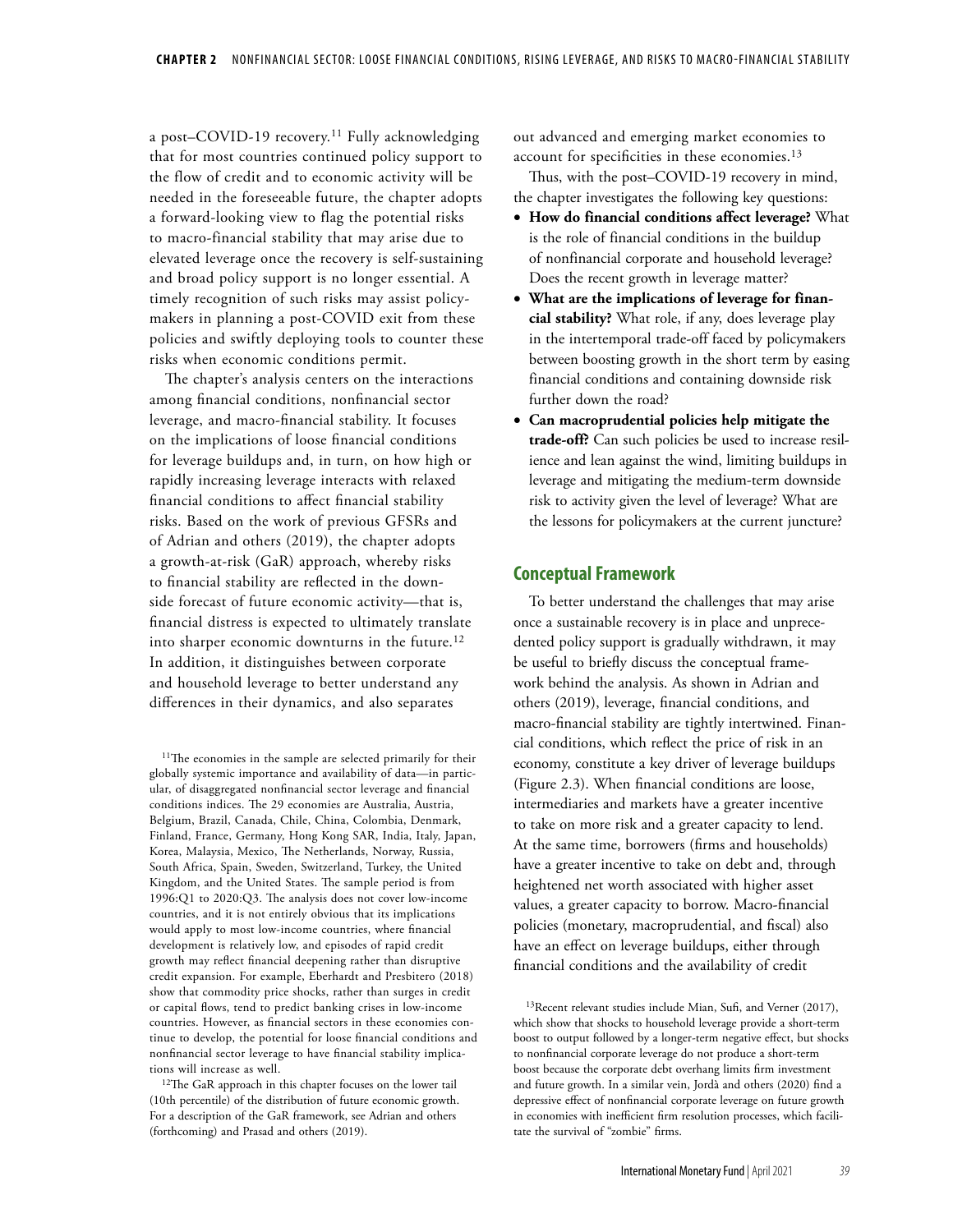Figure 2.3. Leverage as an Amplifier of Shocks



Source: IMF staff, based on Adrian and others 2019.

or through the effects of policies on factors such as income, unemployment, inflation, and debt service costs.14 Macroprudential policies in particular can help to lean against the wind—that is, tighten to lessen risks to future financial stability. These policies can accomplish this objective by taming leverage buildups or by strengthening borrower and lender resilience.

Leverage buildups can represent a financial vulnerability, as high levels of indebtedness cause households and firms to become more susceptible to adverse shocks. When these shocks arise and financial conditions tighten, financial stability risks may arise from an abrupt correction of asset prices and rapid deleveraging by firms and households. The combination of a repricing of risk and elevated leverage can generate pernicious nonlinearities, whereby tighter financial conditions interact with deleveraging, which in turn causes additional repricing of risk. The higher the level of indebtedness before the shock, the greater the likelihood of such deleveraging

<sup>14</sup>While monetary policy is generally considered to be the main policy-related driver of financial conditions, thereby affecting nonfinancial sector leverage, fiscal policy can also influence leverage through several channels. Fiscal measures such as grants to households or subsidies to nonfinancial firms, by reducing their financing needs, can help dampen leverage buildups. At the same time, measures such as loan guarantee programs for nonfinancial firms, favorable tax treatment of interest expenses, and accelerated depreciation for tax purposes could all incentivize nonfinancial sector borrowing. More broadly, public spending can "crowd out" private borrowing by raising interest rates (see, for example, Furceri and Sousa 2011), though a "crowding-in" effect is also possible if public spending stimulates aggregate demand, particularly during recessions (Auerbach and Gorodnichenko 2012).

becoming highly disruptive. Thus, leverage can act as an amplifier of adverse shocks, as shown by Kiyotaki and Moore (1997); Bernanke, Gertler, and Gilchrist (1999); and Brunnermeier and Sannikov (2014). In addition to the level of leverage, the growth of leverage may matter as well—possibly magnifying the effect of a shock if, for example, new lending is extended to riskier borrowers.15

# **Financial Conditions and Nonfinancial Sector Leverage**

Empirical analysis shows that, controlling for other drivers, looser financial conditions are indeed associated with an increase in nonfinancial sector leverage in the near and medium term.16 Across all economies

15For instance, Brandao-Marques and others (2019) find that credit expansion under loose financial conditions is more likely to involve increased riskiness of credit allocation, which is associated with greater downside risks to future growth. While the debt-to-GDP ratio has limitations, in that it may not fully reflect the stability consequences of debt, it is the preferred measure here due to greater data availability. Other dimensions of debt—such as its currency composition and maturity, as well as the borrowers' debt servicing capacity—may also be relevant (Drehmann and Juselius 2014; Du and Schreger 2016). Available data suggest that despite loose financial conditions, debt servicing capacity has declined for many countries since the global financial crisis, while the share of foreign currency debt in total nonfinancial corporate debt has increased for many emerging markets. The macro-financial stability implications of these dimensions, as well as that of debt net of cash holdings and other highly liquid assets, are explored in Barajas and others (forthcoming).

<sup>16</sup>The results presented in this section are obtained from local projection regressions of changes in leverage (debt-to-GDP ratio) at various horizons on the FCI, control variables, and time fixed effects. See Online Annex 2.2 for further details. These estimates may not

Note: "Nonlinearities" indicates that the impact of financial conditions on macro-financial stability may be amplified in the presence of elevated financial vulnerabilities, such as a high level of leverage.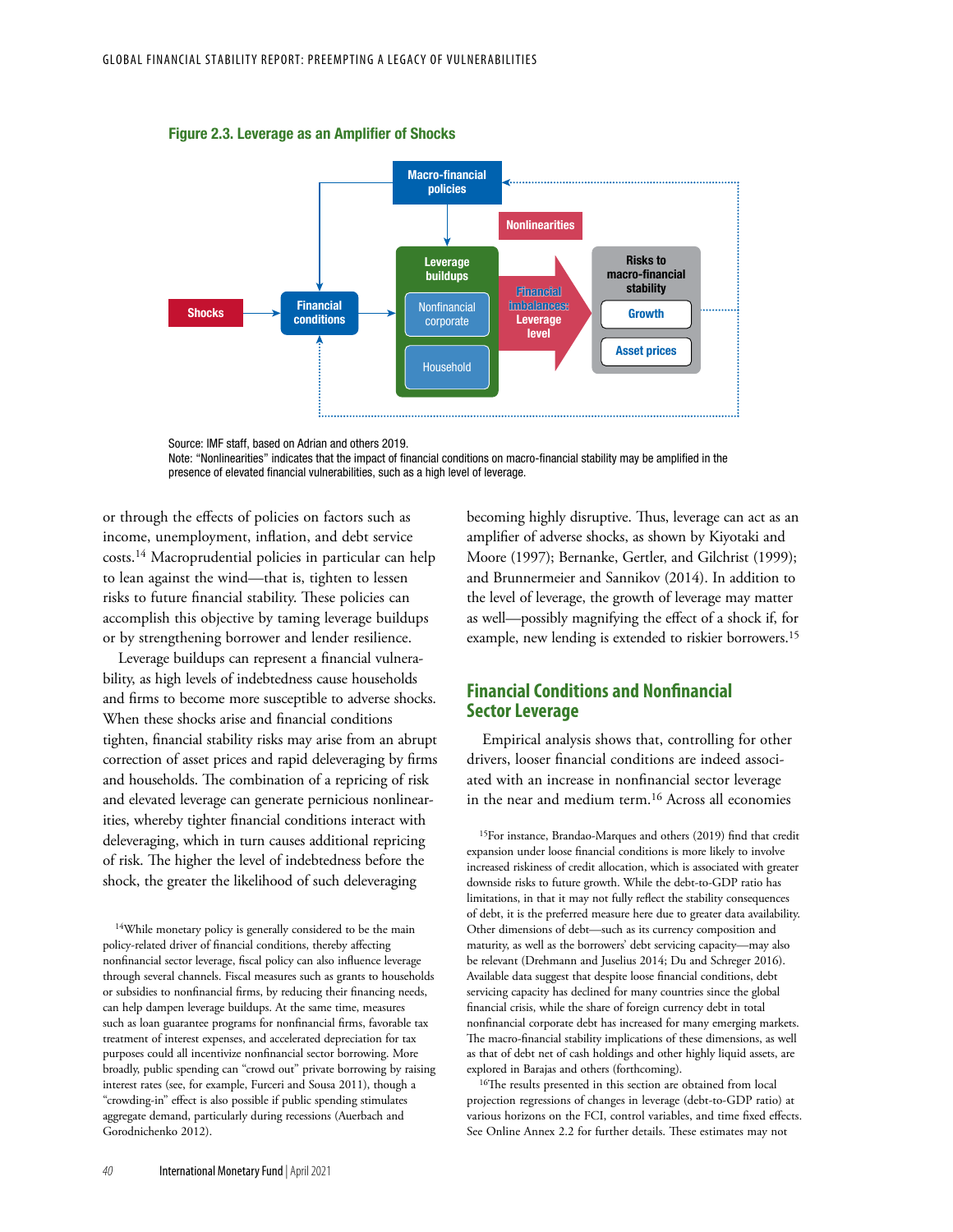in the sample, an easing in financial conditions by one unit is followed by an increase in nonfinancial corporate debt by 4 percentage points of GDP over three years (Figure 2.4, panel 1).<sup>17</sup> A loosening of financial conditions also boosts household leverage, although the association is smaller than for nonfinancial firms, with a one-unit loosening of financial conditions implying an increase in household leverage by 1½ percentage points of GDP over a three-year horizon (Figure 2.4, panel 2).18

One important question is whether an easing of financial conditions has different implications for leverage buildup depending on the pace of debt accumulation or the level of leverage. The analysis shows that the increase in leverage in response to financial conditions is indeed nonlinear. That is, an easing of financial conditions during a credit boom—defined as sharp growth in the credit-to-GDP ratio in the context of already easy financial conditions—is followed by a larger increase in leverage than in periods without a boom (Figure 2.4, panels 3 and 4).<sup>19</sup> In addition, there

necessarily imply causation because prospects of future changes in leverage could affect current financial conditions. However, several additional model specifications were estimated to mitigate these endogeneity concerns, with broadly similar results. These specifications included (1) purging macroeconomic factors from the FCI; (2) using a global FCI or the Chicago Board Options Exchange Volatility Index (VIX) (both of which are unlikely to be driven by domestic leverage for most countries in the sample); (3) undertaking a panel vector autoregression (PVAR), which is a system estimation of leverage, financial conditions, and output; and (4) removing cyclical components over the duration of the business cycle (6 to 32 quarters) from real GDP (in log), leverage, and the FCI. See Online Annex 2.2 and Online Annex Box 2.2 for further details.

<sup>17</sup>A one-unit decline in the FCI is comparable to the average loosening in financial conditions observed across the economies in the sample between the end of 2020:Q1 and the end of 2020:Q4. The effects reported here are broadly similar across advanced and emerging market economies, though in the latter case, nonfinancial corporate leverage appears to react more strongly to financial conditions. Changes in nonfinancial sector debt-to-GDP ratios may not be driven entirely by changes in debt but could also be affected by fluctuations in GDP. Using growth in inflation-adjusted debt as an alternative variable yields qualitatively similar results.

18When including measures of global financial conditions—the VIX or a global FCI—along with country-specific financial conditions in the regressions, the coefficients on these measures are not significantly different from zero, thus suggesting the dominant role of domestic financial conditions. This result holds for the full sample, as well as for the samples for both advanced and emerging market economies separately. Furthermore, the main results are robust to controlling for fiscal variables, such as the government-balance-to-GDP ratio, to take account of the possible impact of fiscal measures on nonfinancial sector leverage, as discussed earlier in this chapter. See Online Annex 2.2 for a discussion of this empirical exercise.

19"Credit boom" is defined as a binary variable that takes a value of one if the country-specific FCI is in the bottom half of is evidence of a stronger association with easing financial conditions when the initial level of leverage is high (that is, in the top three deciles of the debt-to-GDP distribution), particularly for household leverage.

Overall, these results suggest that the loosening of financial conditions is associated with faster leverage buildup, and that this association becomes stronger in times of high credit growth and already loose financial conditions.20 These findings have important implications in the current environment, when credit growth has been elevated and financial conditions are anticipated to remain loose for some time in several economies (as noted in Chapter 1). These implications are explored next.

# **Macro-Financial Stability Implications of Leverage**

This section assesses implications of the easing financial conditions and associated buildup of leverage for financial stability, and thus future economic activity. The analysis looks at the distribution of future economic growth and pays particular attention to the left tail—the 10th percentile—because it represents the most adverse outcomes (that is, downside risk).21 A one-unit loosening of financial

<sup>20</sup>The greater sensitivity of leverage buildups to financial conditions when debt is already increasing rapidly is in line with the standard financial accelerator mechanism, according to which financial frictions can amplify the effects of shocks through their effect on net worth (Bernanke, Gertler, and Gilchrist 1999). Moreover, this stronger reaction is also suggestive of a risk-taking channel through which the effects of shocks on macro-financial outcomes are amplified in times of high credit growth.

21An increase (decrease) in the 10th percentile of future growth of output corresponds to a reduction (increase) in downside risk. The results presented in this section are derived from a quantile local projection model with real GDP growth (year over year) at various future horizons as the dependent variable and with the FCI, changes in household and nonfinancial corporate leverage (over eight quarters), and other controls as explanatory variables. As with the regressions for leverage growth in the previous section, the results are robust to alternative specifications aimed at addressing potential endogeneity concerns and to the inclusion of fiscal variables. See Online Annex 2.3 for further details.

its distribution (a lower FCI represents looser financial conditions) and the eight-quarter change in the nonfinancial private sector credit-to-GDP ratio is in the top three deciles of its distribution. The choice of the specific thresholds draws on the literature (see, for example, Adrian and others, forthcoming) but also reflects data specificities such as including a sufficient number of credit boom cases in the estimations for meaningful analysis. Notably, with this definition, about 25 percent of the economies in the sample are in the credit boom regime in 2020:Q3. These results are robust to alternative definitions of credit booms (such as using the bottom three deciles for the FCI and the upper three deciles for the change in leverage).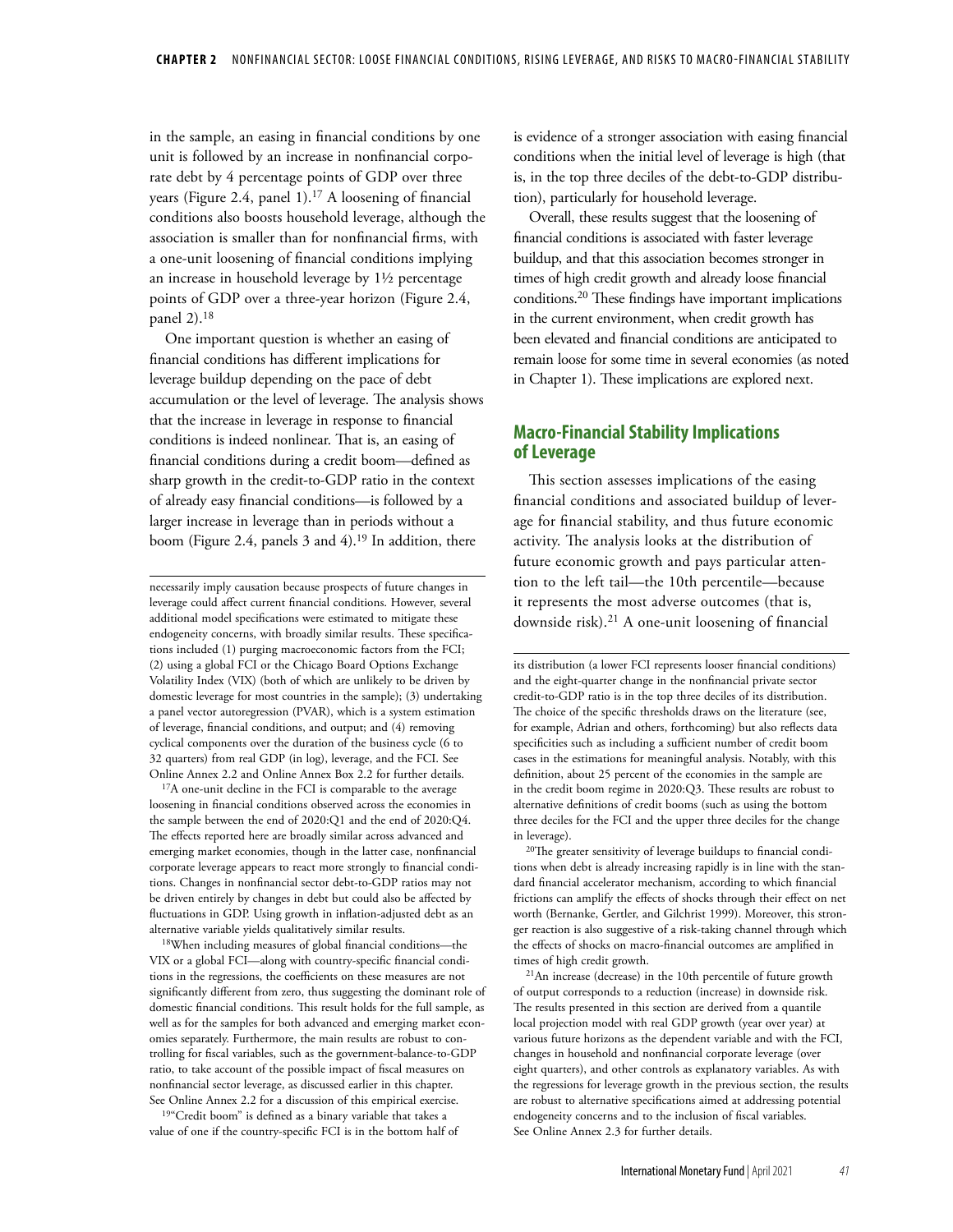

Looser financial conditions are associated with a larger increase in corporate leverage ...

## ... as well as household leverage.



#### This relationship intensifies during credit booms both for firms ...





# 2. Impact of the Loosening of Financial Conditions on the Change in Household Leverage, All Economies (Percentage points of GDP)



#### ... and households.





Sources: Institute of International Finance; and IMF staff calculations.

Note: The shock is scaled as a one-unit decrease in the Financial Conditions Index (FCI) to reflect the effect of loosening financial conditions. The dependent variable is the change in nonfinancial corporate or household debt-to-GDP ratios over horizons of 1–16 quarters. The control variables in all regressions are lagged one-quarter changes in the sector-specific debt-to-GDP ratios, lagged GDP growth, the lagged short-term interest rate, lagged inflation, and a global financial crisis dummy. Panels 1 and 2 show linear responses. Panels 3 and 4 show regime-dependent responses in which regimes are based on a credit boom dummy, which takes a value of one when the country-specific FCI is in the bottom half of its distribution (a lower FCI represents looser financial conditions) and the eight-quarter change in the nonfinancial private sector credit-to-GDP ratio is in the top three deciles of its distribution. The dashed lines denote 90 percent confidence intervals. See Online Annex 2.2 for additional details.

conditions is associated with an increase in the 10th percentile of real GDP growth in the near term amounting to a reduction in downside risk—by 1½ percentage points (Figure 2.5, panel 1).<sup>22</sup> After the seventh quarter, however, the boost-to-output

22While the analysis here focuses on the 10th percentile of the distribution of future output growth, the results are similar for median future output growth, suggesting that on average loose financial conditions boost short-term output growth, but the association reverses in the medium term.

effect vanishes and the downside risk increases by about 1 percentage point.<sup>23</sup>

Not only do easy financial conditions imply an intertemporal trade-off in terms of future growth, but the downside risks are also amplified during

23Comparing across advanced and emerging market economies, the latter in general appear to experience faster and sharper economic downturns in the medium term. This is consistent with the estimated greater short-term response of nonfinancial sector leverage in emerging markets to loosening financial conditions, thus making these economies more prone to generating financial imbalances that magnify future downside risks.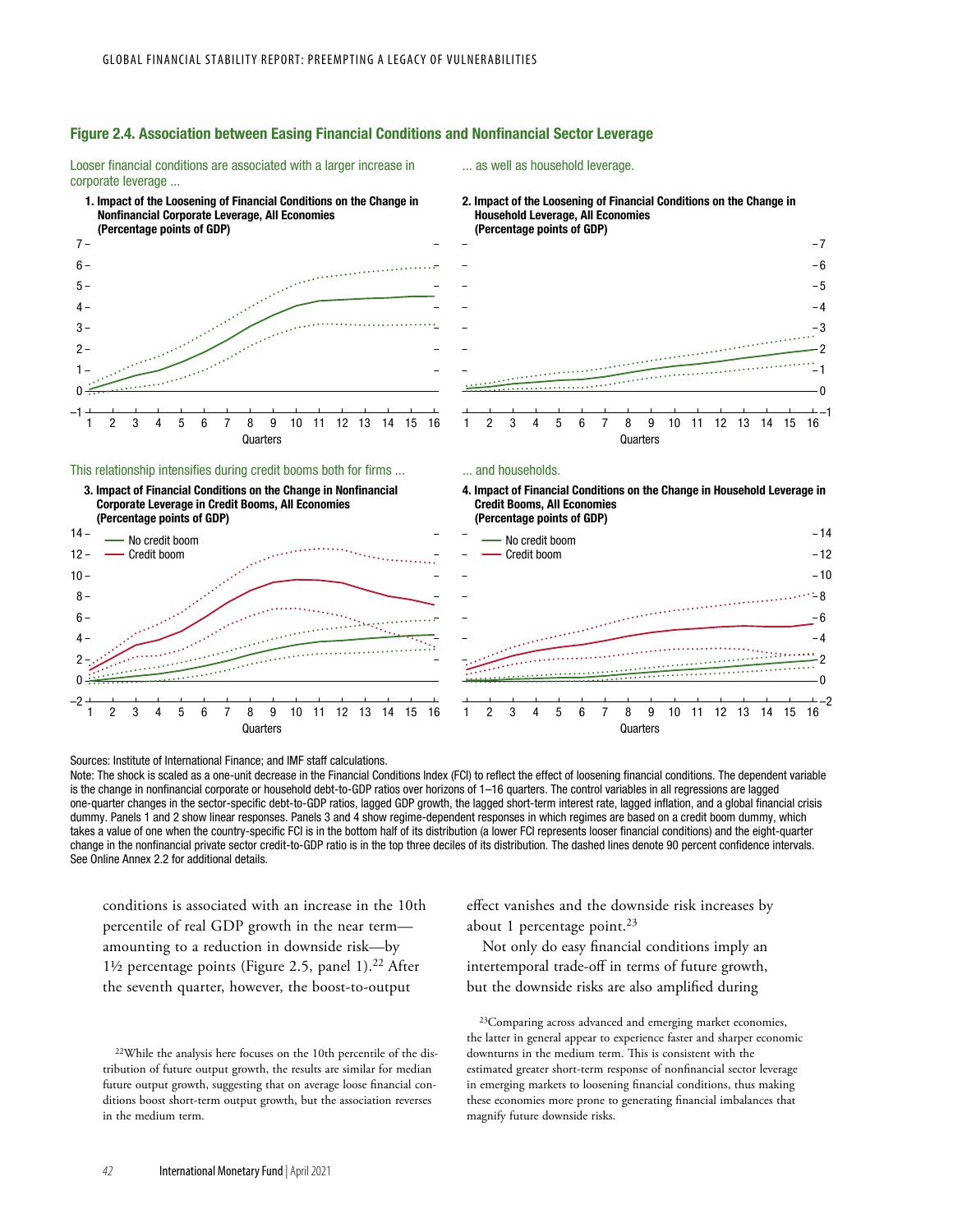

## Figure 2.5. Association between Easing Financial Conditions and Downside Risks to Growth

A loosening of financial conditions is followed by a boost to near-term

This intertemporal trade-off is amplified during credit booms.

Sources: Institute of International Finance; and IMF staff calculations. Note: The shock is defined as a one-unit loosening in the Financial Conditions Index (FCI). The dependent variable is the year-over-year growth in real GDP over horizons of 1–16 quarters ahead. The control variables in all regressions are the year-over-year GDP growth rate, inflation rate, country-fixed effects, and a time trend. All of the impulse response functions are estimated with a quantile local projections model at the 10th percentile of the growth distributions. In panel 2, the regime variable (credit boom) is defined as episodes when the subsequent eight-quarter change in the nonfinancial sector debt-to-GDP ratio is in the within-country top-three deciles, and financial conditions are below the within-country median. In panels 3 and 4, the shock is defined as a 10 percentage point increase in nonfinancial corporate leverage and household leverage. Dashed lines indicate 90 percent confidence intervals.

Quarters Quarters

credit booms.24 During these episodes, a one-unit loosening in financial conditions is associated with a reduction in near-term downside risk by 2.5 percentage points, but an increase in downside risk by 3.3 percentage points after two years (Figure 2.5, panel 2). As mentioned, this result

<sup>24</sup>This finding is consistent with the findings of Adrian and others (forthcoming).

may, at least partly, reflect the fact that the riskiness of the borrower pool tends to rise when easy financial conditions are accompanied by rapid credit expansion, which magnifies downside risks to future growth.25

25Barajas and others (forthcoming) further differentiate between credit booms that occur when the economy is booming (proxied by the positive output gap) versus those that occur when the economy is underperforming (proxied by the negative output gap). They find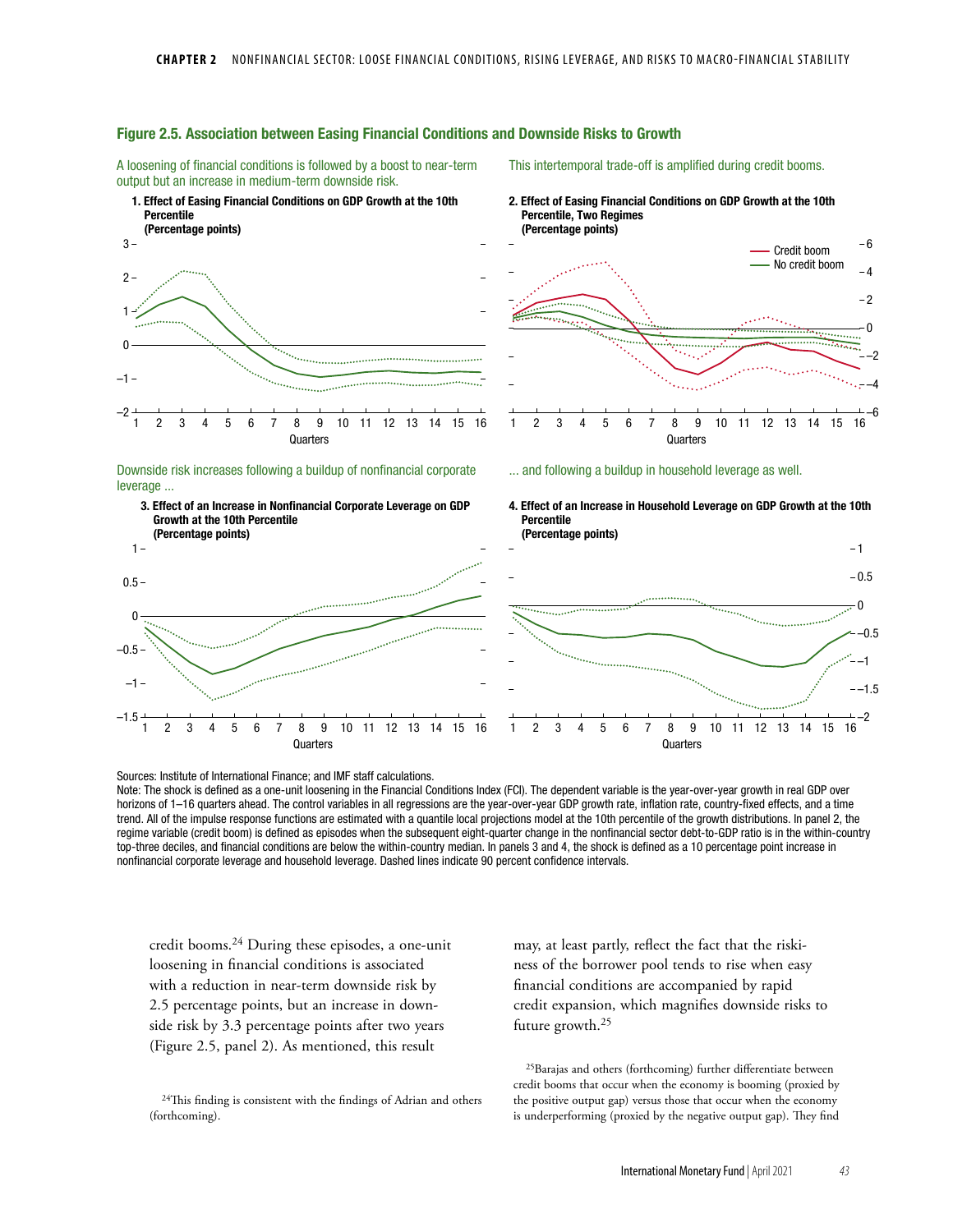The analysis also shows that increases in nonfinancial corporate or household leverage are directly associated with downside risks to output, above and beyond the effect of loosening financial conditions (Figure 2.5, panels 3 and 4). A 10 percentage point acceleration in nonfinancial corporate leverage buildup, for example, is associated with an increase in downside risks of about 1 percentage point in the near term. Acceleration in household leverage has a similar association with downside risk, but one that is statistically significant either in the near term or after 10 quarters out.<sup>26</sup>

Overall, the results show that financial stability risks—reflected in medium-term downside risks to economic activity—tend to be amplified by loose financial conditions and high and rapidly growing leverage of both nonfinancial firms and households—circumstances pertinent at this time for many economies. Policymakers, therefore, need to stay attuned to the emerging financial stability risks as the post-pandemic recovery takes hold.

# **Macroprudential Policy and the Intertemporal Trade-off between a Short-Term Boost and Medium-Term Risks**

In the context of the post–COVID-19 recovery, policymakers will soon face two crucial objectives: continuing to limit scarring resulting from the pandemic and guarding against a flare-up in financial stability risks down the road. As discussed in Chapter 1, monetary policy has been and will continue to be essential to providing liquidity and ensuring the continuity of credit availability, thereby working in tandem with fiscal policy to support economic activity.

26Looking across economies, it is apparent that the effect of nonfinancial corporate leverage on downside risks to growth stems mainly from emerging markets, with downside risks increasing significantly by about 2 percentage points in the medium term following a 10 percentage point buildup in leverage. As suggested by Jordà and others (2020), this result may reflect the impact of relatively weaker debt resolution frameworks for firms in emerging markets relative to advanced economies. By contrast, the adverse impact of household leverage on longer-term growth is more robust for advanced economies. These findings support Mian, Sufi, and Verner (2017), who show the negative effect of increasing household and nonfinancial corporate leverage on median future growth. This chapter's results also show that these effects are more pronounced on the left tail of the GDP growth distribution.

Macroprudential policy will play the key role in pursuing the second objective: safeguarding financial stability in the future.<sup>27</sup>

To address the intertemporal trade-off described earlier, macroprudential tools can be used to lean against the wind, as well as to strengthen resilience, by targeting borrowers or lenders.28 For example, Cerutti, Claessens, and Laeven (2017) provide evidence that the tightening of macroprudential policies is associated with lower future growth in domestic credit, particularly household credit. Alam and others (2019) find that two types of measures targeting households—loan-to-value (LTV) and debt-service-to-income (DSTI) ceilings—slow down their debt accumulation. Peydró and others (2020) find that limits on the proportion of high loan-to-income ratios in mortgage lending can lead to less severe house price declines and mortgage defaults during an episode of price correction.

To assess the effectiveness of macroprudential measures in containing the buildup of sector-specific leverage and mitigating downside risks to growth, a range of measures are considered here, including various borrower-based measures as well as measures aimed at bank lenders, such as capital adequacy measures, liquidity measures, and foreign currency exposure.<sup>29</sup> Looking across types of financial institutions, it must

27Recent analysis of the policy mix during the COVID-19 crisis notes that there are important complementarities between monetary and fiscal support and some degree of macroprudential loosening to confront the adverse shock. However, implementation should also bear in mind trade-offs that arise, particularly as the recovery proceeds and it becomes necessary to begin to build sufficient buffers to protect against future shocks (Nier and Olafsson 2020).

28On the borrower side, measures include loan-to-value or debt-service-to-income limits that aim to reduce borrower indebtedness. On the lender side, measures encompass capital or liquidity requirements, limits to credit growth, and foreign currency exposure limits. See Online Annex Box 2.3 for a detailed discussion of the channels through which different macroprudential tools may affect macro-financial stability.

29Information on macroprudential measures is taken from the IMF's Integrated Macroprudential Policy database over the 1990–2018 period (for details, see Alam and others 2019). These measures are grouped into six broad categories: (1) borrower-based measures (LTV and DSTI limits); (2) bank capital measures (capital requirements, leverage limits, loan-loss provision requirements, countercyclical capital buffers, capital conservation buffer requirements, measures targeting systemically important banks); (3) banks' foreign currency exposure measures (limits on foreign currency lending, limits on gross open foreign currency positions, reserve requirements on foreign currency assets); (4) bank liquidity measures (reserve requirements, liquidity requirements, limits to the loan-deposit ratio); (5) credit measures (limits on credit growth, loan restrictions); and (6) other measures (stress testing, restrictions on profit distribution, limits on exposures between financial institutions).

that the trade-off holds in both cases. In the latter case, however, the boost to output lasts longer, whereas the increased downside risk emerges when the credit boom is accompanied by a positive output gap. Furthermore, recognizing that the ratio of the stock of debt to GDP is not the only relevant dimension of leverage, the analysis finds that episodes with particularly high ratios of debt service to income also exhibit an accentuated downside risk in the medium term.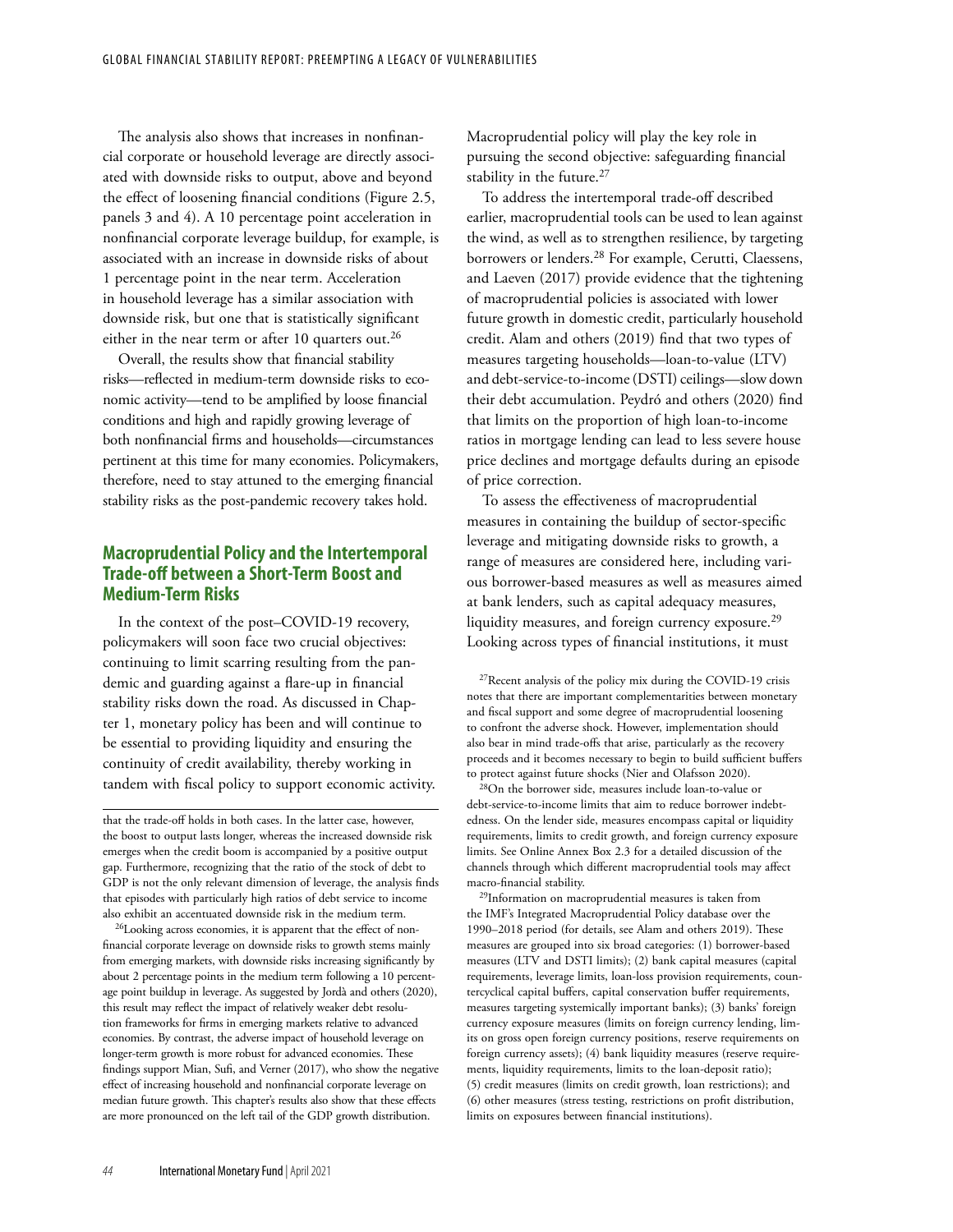#### Figure 2.6. Macroprudential Policy Actions, by Category

Macroprudential policy tightening became more frequent following the global financial crisis and has focused primarily on tools related to the capital and liquidity regulations of banks.



Source: IMF, Integrated Macroprudential Policy database.

Note: The sample includes 19 advanced economies (AE) and 10 emerging markets (EM). Panel 1 shows the number of times during which a given category of macroprudential measures was either tightened (positive) or loosened (negative) during each five-year subperiod during 1990–2018. The solid line indicates net tightening; that is, the difference between the number of measures tightened and loosened. Panel 2 shows the share of countries undertaking net tightening over the 2011–18 period for each category and by country group. AE = advanced economy; EM = emerging market economy; FX = foreign exchange; L = loosened;  $T =$ tightened.

be noted that the bulk of macroprudential policy tools apply to banks, with almost no tools directed specifically at nonbank financial institutions (NBFIs), which have become increasingly important actors in financial markets and pose additional challenges for financial stability.<sup>30</sup>

A snapshot of these measures shows that they were tightened more frequently after the global financial crisis and leading up to the COVID-19 crisis (Figure 2.6, panel 1). Measures related to bank capital and liquidity were tightened most often owing to banking sector regulatory reforms across economies in the aftermath

30See FSB (2020) and Chapter 3 of the April 2015 GFSR on the growth of the nonbank financial intermediation and the asset management sector, respectively, since the global financial crisis. One plausible reason for the increase in nonfinancial corporate sector leverage over the past decade despite a tightening of macroprudential measures, as discussed below, could be the shift from bank-based to nonbank finance.

of the global financial crisis. Looking across country groups, it is also apparent that measures related to the foreign currency exposure of banks are more prevalent in emerging markets than in advanced economies (Figure 2.6, panel 2).

Empirical findings confirm that a tightening of macroprudential measures has a measurable impact on leverage buildups. Taking the net number of tightening actions during a quarter and within a category—that is, the difference between the total number of tightening actions and loosening actions, without distinguishing across the specific measures or considering their intensity<sup>31</sup>—the analysis shows that tightening a borrower-based measure (the household LTV or DSTI, for instance) is followed by a

 $31$ <sup>The analysis focuses on the number of tightening episodes,</sup> rather than the intensity of applied measures, as the latter is difficult to quantify consistently across different measures and economies.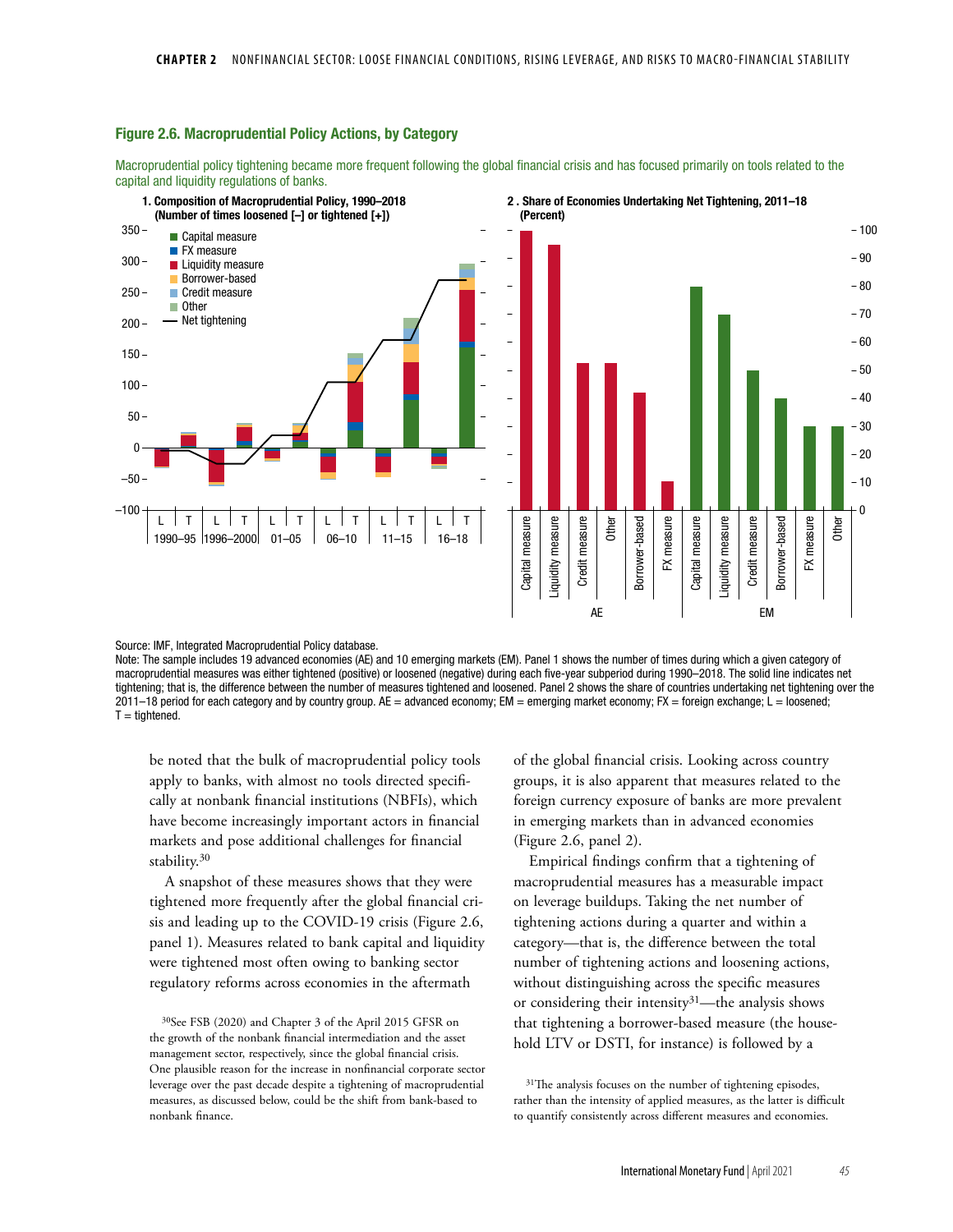## Figure 2.7. Association between Macroprudential Tightening and Change in Leverage



Tightening of macroprudential policies is associated with slower subsequent buildups of leverage.

Sources: Institute of International Finance; and IMF staff calculations.

Note: The panels show the association between a one-unit net tightening in the respective category of macroprudential measures and the subsequent change in the household or nonfinancial corporate-debt-to-GDP ratios over horizons of 1–16 quarters. The control variables in all regressions include a one-quarter change in the sector-specific debt-to-GDP ratio, GDP growth, Financial Conditions Index, inflation, short-term interest rate (all one-period lagged), and a dummy variable for the global financial crisis. Dashed lines indicate 90 percent confidence intervals. See Online Annex 2.4 for additional details.

reduction in the household debt-to-GDP ratio by up to 1 percentage point over a two-year horizon (Figure 2.7, panel 1).32 Similarly, a net tightening of banks' liquidity requirements is also associated with a reduction in corporate leverage by up to 1 percentage point of GDP over a two-year horizon (Figure 2.7, panel 2).33 Notably, for emerging markets, where

<sup>32</sup>For a given category of measures, net tightening is computed as the difference between the total number of tightening and loosening of measures in a country in a given quarter, and assigned a value of 1 if the difference is positive, 0 if there is no difference, and –1 if the difference is negative.

33While all six categories of macroprudential policies were tested, Figure 2.7 reports those categories that yielded the most robust estimated responses of leverage growth. In some specifications, capital measures were also associated with slowing leverage buildups for nonfinancial firms, but not for households. Furthermore, conducting these tests using a measure of macroprudential shocks based on estimates from an ordered probit model, as in Brandao-Marques and others (2020), leads to qualitatively similar results. Overall, the findings reported are similar to those reported in earlier literature (Araújo and others 2020). The results regarding measures on foreign currency exposure are in line with Ostry and others (2012) and Cerutti, Claessens, and Laeven (2017), who find that foreign-exchange-related macroprudential regulations (for example,

both domestic and external borrowing by firms is often denominated in foreign currency, a tightening of foreign-exchange-related measures for banks is significantly associated with lower future nonfinancial corporate leverage. Specifically, a net tightening of such measures is followed by a decline in nonfinancial corporate leverage of about 2½ percentage points over three years (Figure 2.7, panel 3).

Considering all macroprudential measures together to assess their collective impact, a net tightening also appears to be effective in containing downside risks to future growth. That is, a net tightening across all categories of macroprudential policies is associated with a significantly lower downside risk to future growth by about half a percentage point (see Figure 2.8, panel 1, where, again, a higher value is to be interpreted as lower downside risk). $34$ 

limits on foreign currency lending) reduce nonfinancial sector credit growth in emerging markets.

<sup>&</sup>lt;sup>34</sup>Net tightening is defined in a way similar to individual categories, with the difference between the total number of tightening and loosening of measures in a country in a given quarter considered as 1 if the difference is positive, 0 if there is no difference, and –1 if the difference is negative.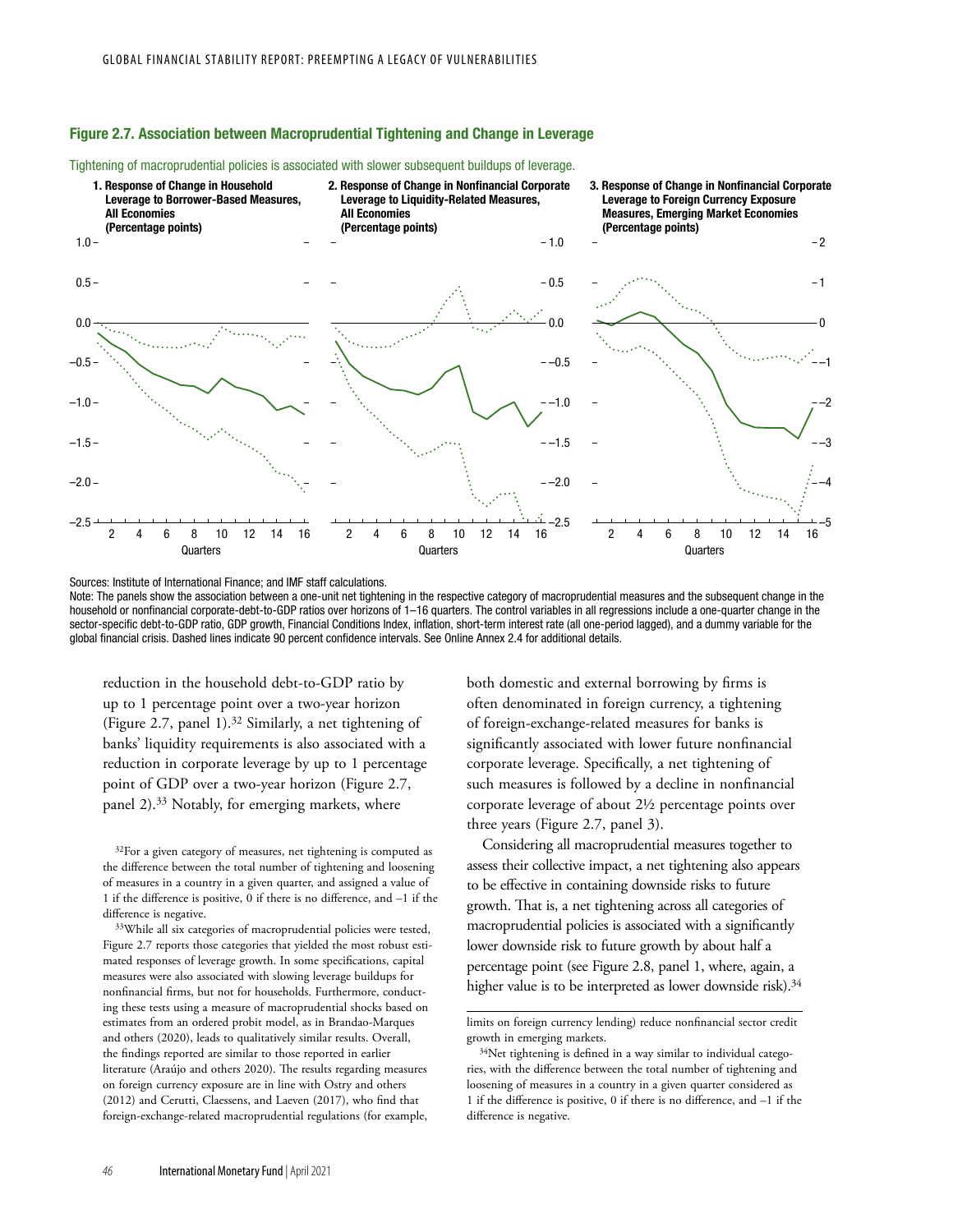

#### Figure 2.8. Macroprudential Measures and Downside Risks to Future Growth

Macroprudential tightening is associated with lower downside risk to future economic activity ...

... and can mitigate the intertemporal policy trade-off that arises from loose financial conditions.

2. Impact of Loosening Financial Conditions on 10th Percentile of

Sources: Institute of International Finance; and IMF staff calculations. Note: Panel 1 shows the effects of a net tightening event across the 17 types of macroprudential measures found in the IMF Integrated Macroprudential Policy database. Panel 2 shows the effect of a one-unit loosening in the Financial Conditions Index. The "macroprudential tightening" regime contains all quarters with net macroprudential tightening in the past year. The dependent variable is the year-over-year growth in real GDP over horizons of 1–16 quarters ahead. The control variables in all regressions are the change in nonfinancial corporate and household leverage over the past eight quarters, year-over-year GDP growth, and the inflation rate. All the responses are estimated with panel fixed-effects quantile local projections at the 10th percentile of the growth distributions. Dashed lines indicate 90 percent confidence intervals.

These findings imply that macroprudential tightening can help offset the increase in medium-term downside risks associated with easing financial conditions. When a loosening of financial conditions coincides with macroprudential tightening, the intertemporal trade-off is almost entirely mitigated (Figure 2.8, panel 2), consistent with the findings of Brandao-Marques and others (2020).

In sum, the analysis shows that macroprudential policies play two important roles regarding financial stability risks. First, the tightening of targeted measures helps to lean against the wind, tempering or even reversing leverage buildups, particularly during credit booms. Second, overall tightening contributes to mitigating the intertemporal trade-off, either reducing downside risk directly or counteracting the risk inherent in loose financial conditions when leverage has been growing rapidly.35

## **Conclusions and Policy Recommendations**

In the decade or so following the global financial crisis, leverage increased steadily in the nonfinancial corporate and household sectors across many economies in the world, largely buoyed by relaxed financial conditions. Global nonfinancial sector leverage reached a historically high level by the end of 2019, just before the onset of the COVID-19 pandemic.

As a result of the pandemic, central banks around the world have pursued highly expansionary monetary policy to ease financial conditions in order to maintain the flow of credit to households and firms and thus support aggregate demand. Liquidity needs by firms and households have been met by additional debt, which has for the time being cushioned the devastating effects of the pandemic crisis.

However, as shown by the analysis in this chapter, rising leverage could increase risks to financial stability

<sup>35</sup>From a growth-at-risk perspective, the role of macroprudential policy in mitigating downside risks to future growth is consistent with its objective of limiting systemic risk.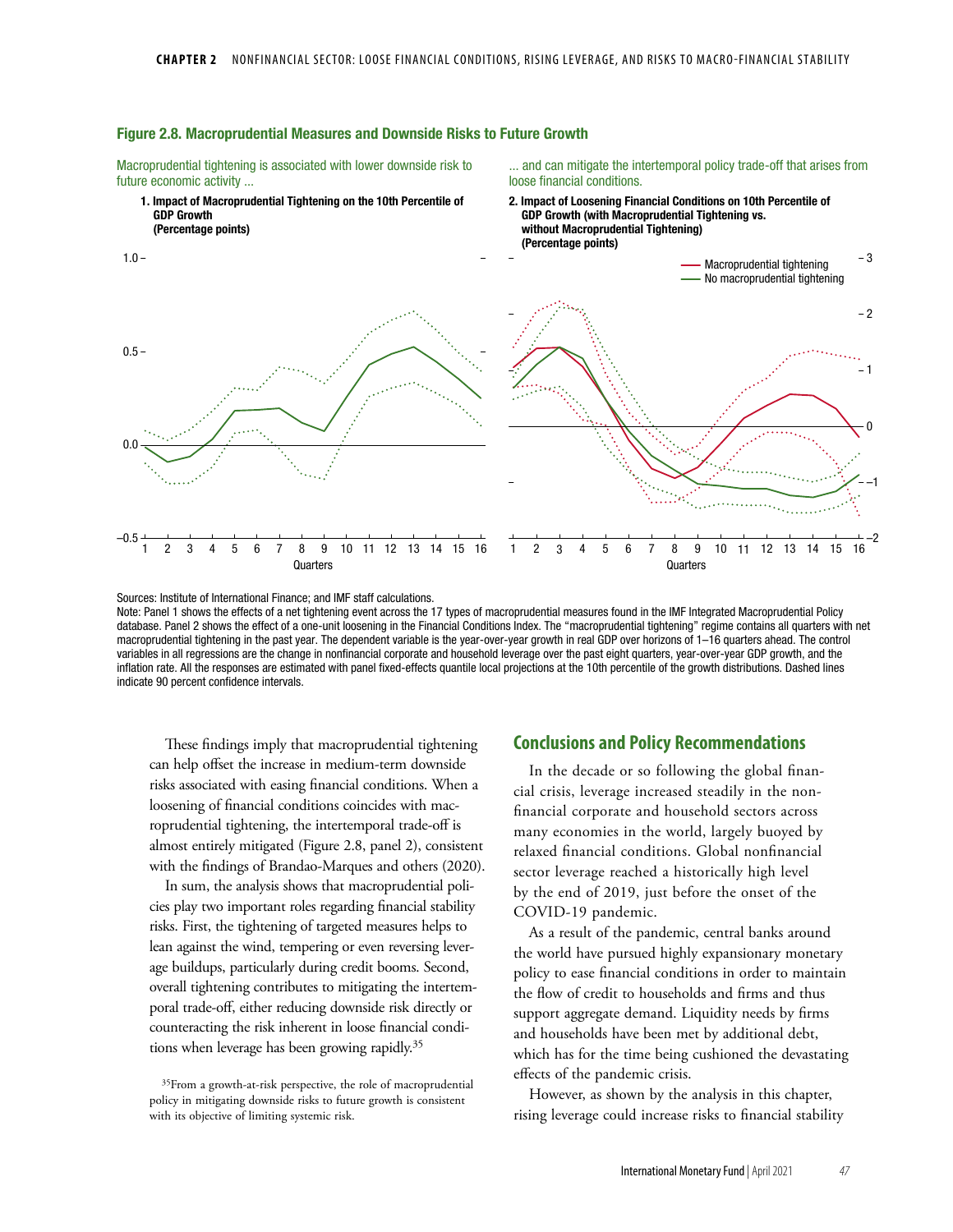and pose a challenge to policymakers once the post– COVID-19 recovery takes root. Specifically, authorities will likely face a policy trade-off, given that accommodative policy boosts short-term activity but at the cost of a potentially greater downside risk to growth in the medium term as a result of increased nonfinancial sector leverage.

This trade-off can be mitigated by the use of macroprudential tools. Tightening measures targeted at the eligibility of borrowers or at liquidity-related limits on banks are associated with slower buildups in leverage of either households or nonfinancial firms. Measures aimed at curbing foreign currency exposures of banks are effective at reining in buildups of nonfinancial corporate leverage in emerging markets. Tightening macroprudential measures can also improve the intertemporal trade-off, reducing downside risk in the medium term and mitigating the effects of loosening financial conditions.

The analysis in this chapter provides a useful framework for policymakers to assess the policy choices they face in the post–COVID-19 future. As discussed in Chapter 1 and in the April 2021 *Fiscal Monitor*, maintaining adequate policy support to firms and households in the near term is crucial for economies where recovery has not yet taken hold, or remains fragile. Nonetheless, policymakers need to remain vigilant to the risks of high leverage and be well aware of the need to reduce those risks, including through well-designed policies to deal with highly indebted firms, greater supervisory attention to risk taking, and the swift implementation of macroprudential tightening as soon as macroeconomic conditions permit. Furthermore, an increased reliance on macroprudential policy to

mitigate financial stability risks underscores the need to limit potential leakages, which weaken the effectiveness of these tools as finance increasingly migrates away from banks to NBFIs.<sup>36</sup> Thus, efforts should be made urgently to further develop the toolkit for nonbank financial intermediaries. Given the challenges to designing and operationalizing macroprudential tools within existing frameworks, policymakers should also consider the need to build buffers elsewhere to protect the financial system.

Adequate timing for deployment of macroprudential tools must be economy-specific, depending critically on the pace of recovery, postcrisis vulnerabilities, and the policy toolkit available to policymakers. Given the expected divergence in the pace of recovery across economies, but also within economies and sectors (see Chapter 1 and the April 2021 *World Economic Outlook)*, policy actions will need to be well calibrated and designed according to the specific circumstances facing economies.<sup>37</sup> Policymakers should also be mindful of the lags in implementation for the macroprudential measures to take full effect, and thus should take early action to tighten selected tools to address rising vulnerabilities in the nonfinancial sector.<sup>38</sup>

38Further consideration on how and when to tighten macroprudential tools can draw on principles developed to guide IMF bilateral advice to member countries (IMF 2014).

<sup>36</sup>Claessens and others (2021) provide cross-country evidence that macroprudential tightening increases NBFI activities and spills over across borders. A recent example of the application of macroprudential tools to NBFIs is Korea, which extended limits on household lending at high debt service ratios to some NBFIs. In addition, policy measures to contain foreign exchange risks also apply to some NBFIs in Korea (IMF 2020).

<sup>&</sup>lt;sup>37</sup>In a few economies where recovery has gained momentum (such as China and New Zealand), macroprudential measures pertaining to the real estate sector have been tightened in recent months.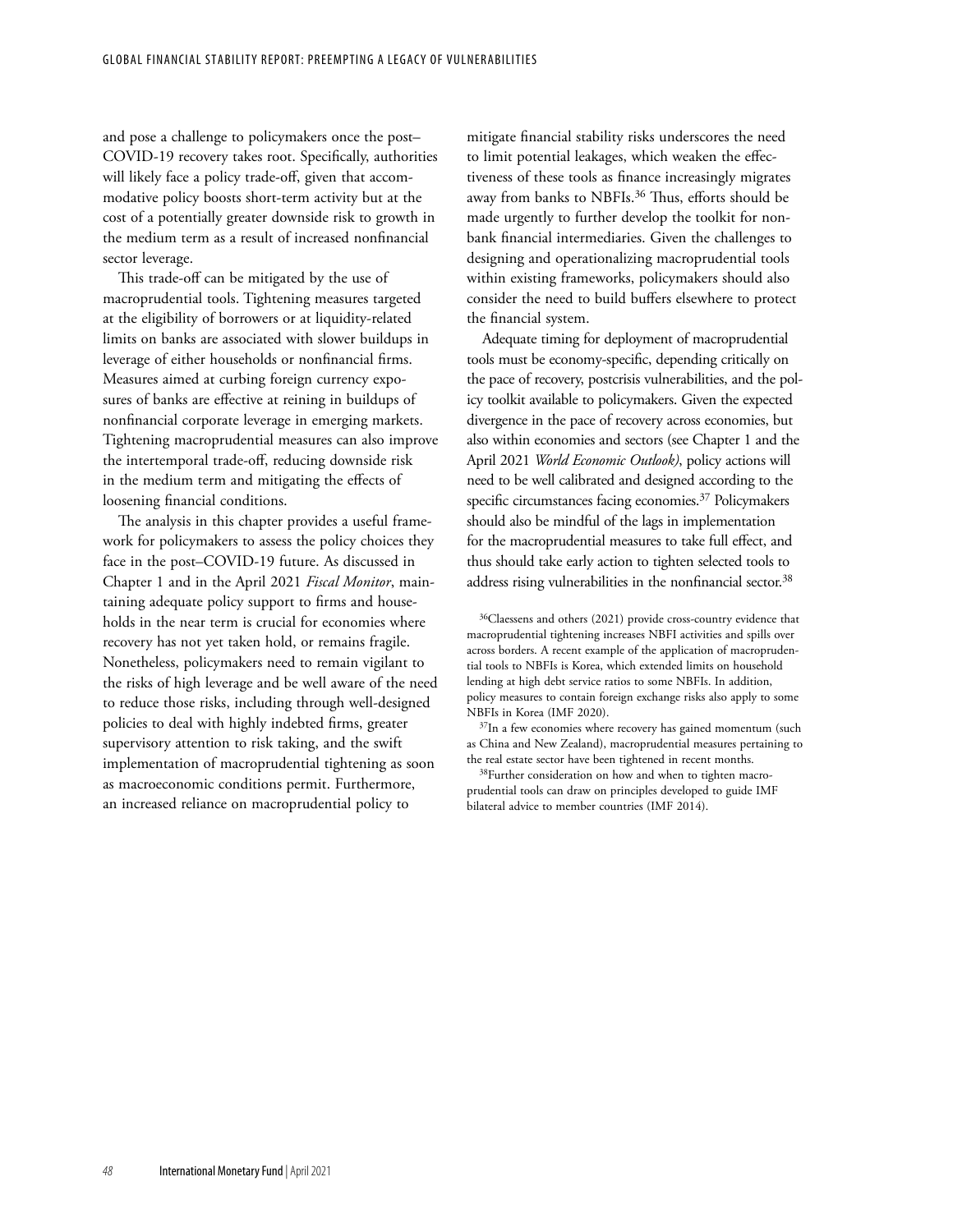### **References**

- Adrian, Tobias, Federico Grinberg, Nellie Liang, and Sheheryar Malik. Forthcoming. "The Term Structure of Growth-at-Risk." *American Economic Journal: Macroeconomics*.
- Adrian, Tobias, Dong He, Nellie Liang, and Fabio Natalucci. 2019. "A Monitoring Framework for Global Financial Stability." IMF Staff Discussion Note 19/06, International Monetary Fund, Washington, DC.
- Adrian, Tobias, and Nellie Liang. 2018. "Monetary Policy, Financial Conditions, and Financial Stability." *International Journal of Central Banking* 14 (1): 73–131.
- Alam, Zohair, Adrian Alter, Jesse Eiseman, Gaston Gelos, Heedon Kang, Machiko Narita, Erlend Nier, and Naixi Wang. 2019. "Digging Deeper—Evidence on the Effects of Macroprudential Policies from a New Database." IMF Working Paper 19/66, International Monetary Fund, Washington, DC.
- Alter, Adrian, and Selim Elekdag. 2020. "Emerging Market Corporate Leverage and Global Financial Conditions." *Journal of Corporate Finance* 62 (June): 101590.
- Araújo, Juliana, Manasa Patnam, Adina Popescu, Fabian Valencia, and Weijia Yao. 2020. "Effects of Macroprudential Policy: Evidence from Over 6,000 Estimates." IMF Working Paper 20/67, International Monetary Fund, Washington, DC.
- Auerbach, Alan J., and Yuriy Gorodnichenko. 2012. "Measuring the Output Responses to Fiscal Policy." *American Economic Journal: Economic Policy* 4 (2): 1–27.
- Barajas, Adolfo, Woon Gyu Choi, Zhi Ken Gan, Pierre Guérin, Samuel Mann, Manchun Wang, and Yizhi Xu. Forthcoming. "Loose Financial Conditions, Rising Leverage, and Risks to Macro-Financial Stability." IMF Working Paper, International Monetary Fund, Washington, DC.
- Bernanke, Ben, Mark Gertler, and Simon Gilchrist. 1999. "The Financial Accelerator in a Quantitative Business Cycle Framework." In *Handbook of Macroeconomics,* vol. 1, part C, edited by J. B. Taylor and M. Woodford, 1341–93. Amsterdam: Elsevier.
- Borio, Claudio, and Haibin Zhu. 2012. "Capital Regulation, Risk-Taking and Monetary Policy: A Missing Link in the Transmission Mechanism." *Journal of Financial Stability* 8 (4): 236–51.
- Brandao-Marques, Luis, Qianying Chen, Claudio Raddatz, Jérôme Vandenbussche, and Peichu Xie. 2019. "The Riskiness of Credit Allocation and Financial Stability." IMF Working Paper 19/207, International Monetary Fund, Washington, DC.
- Brandao-Marques, Luis, Gaston Gelos, Machiko Narita, and Erlend Nier. 2020. "Leaning against the Wind: A Cost-Benefit Analysis for an Integrated Policy Framework." IMF Working Paper 20/123, International Monetary Fund, Washington, DC.
- Brunnermeier, Markus K., and Yuliy Sannikov. 2014. "A Macroeconomic Model with a Financial Sector." *American Economic Review* 104 (2): 379–421.
- Cerutti, Eugenio, Stijn Claessens, and Luc Laeven. 2017. "The Use and Effectiveness of Macroprudential Policies: New Evidence." *Journal of Financial Stability* 28 (February): 203–24.
- Claessens, Stijn, Giulio Cornelli, Leonardo Gambacorta, Francesco Manaresi, and Shiina Yasushi. 2021. "Do Macroprudential Policies Affect Non-Bank Financial Intermediation?" BIS Working Paper 927, Bank for International Settlements, Basel.
- Drehmann, Mathias, and Mikael Juselius. 2014. "Evaluating Early Warning Indicators of Banking Crises: Satisfying Policy Requirements." *International Journal of Forecasting* 30 (3): 759–80.
- Du, Wenxin, and Jesse Schreger. 2016. "Sovereign Risk, Currency Risk, and Corporate Balance Sheets." Harvard Business School Working Paper 17–024, Harvard Business School, Boston.
- Eberhardt, Markus, and Andrea Presbitero. 2018. "Commodity Price Movements and Banking Crises." IMF Working Paper 18/153, International Monetary Fund, Washington, DC.
- Financial Stability Board (FSB). 2020. *Global Monitoring Report on Non-Bank Financial Intermediation*. https://www.fsb.org/ 2020/12/global-monitoring-report-on-non-bank-financial -intermediation-2020/.
- Furceri, Davide, and Ricardo M. Sousa. 2011. "The Impact of Government Spending on the Private Sector: Crowding-out versus Crowding-in Effects." *Kyklos* 64 (4): 516–33.
- Hanson, Samuel G., Jeremy C. Stein, Adi Sunderman, and Eric Zwick. 2020. "Business Credit Programs in the Pandemic Era." Brookings Papers on Economic Activity Conference Draft, September 24, Brookings Institution, Washington, DC.
- International Monetary Fund (IMF). 2014. Staff Guidance Note on Macroprudential Policy. Washington, DC.
- ———. 2020. "Republic of Korea: Financial Sector Assessment Program–Technical Note–Macroprudential Policy Framework and Tools." IMF Staff Country Report 2020/277, Washington, DC.
- Jordà, Òscar, Martin Kornejew, Moritz Schularick, and Alan M. Taylor. 2020. "Zombies at Large? Corporate Debt Overhang and the Macroeconomy." CEPR Discussion Paper 15518, Centre for Economic Policy Research, London.
- Kiyotaki, Nobuhiro, and John Moore. 1997. "Credit Cycles." *Journal of Political Economy* 105 (2): 211–48.
- Mian, Atif, Amir Sufi, and Emil Verner. 2017. "Household Debt and Business Cycles Worldwide." *Quarterly Journal of Economics* 132 (4): 1755–817.